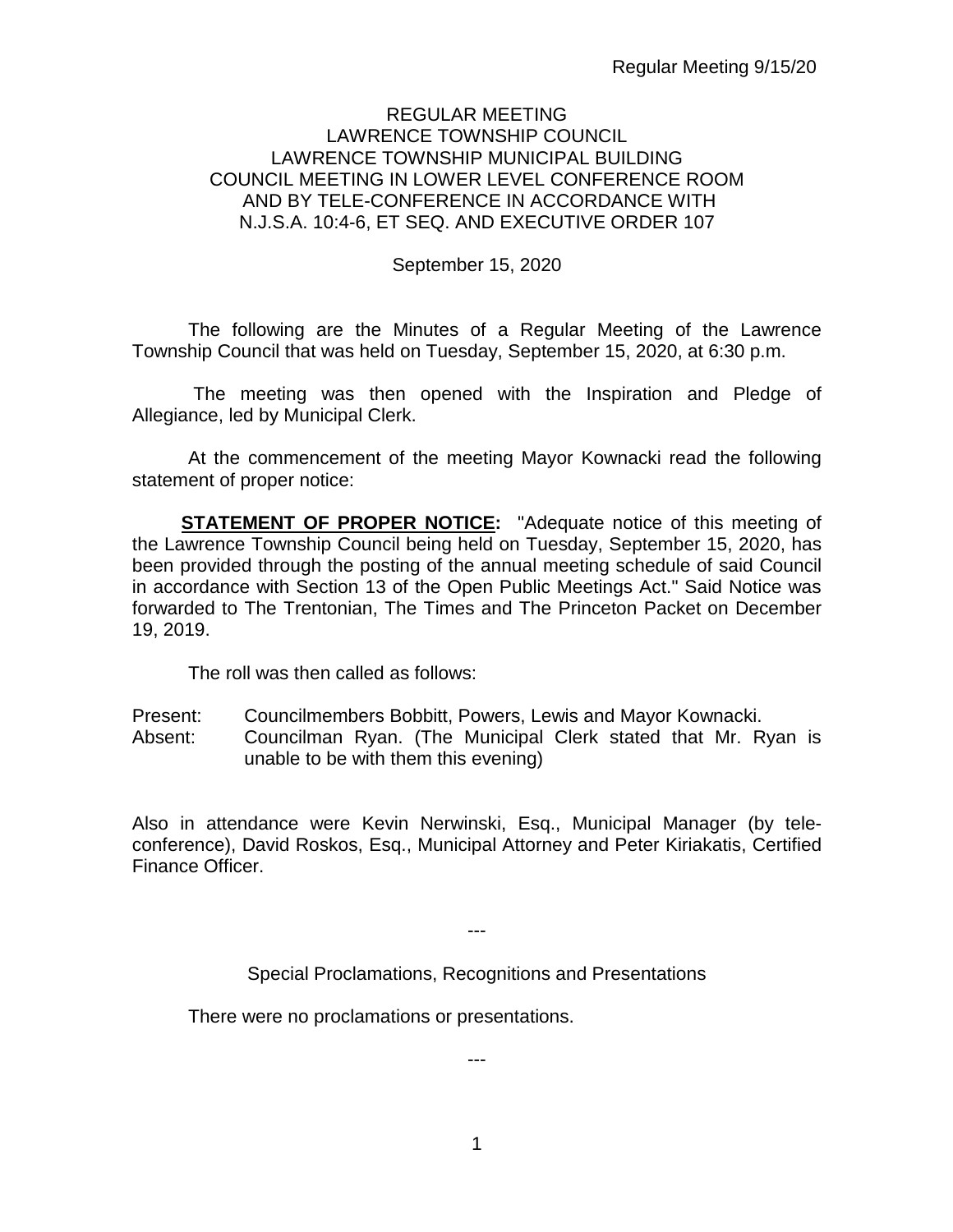## Public Participation

There was no public participation.

---

## Review and Revisions of Agenda

 The Municipal Clerk requested that the Agenda be amended to add Resolution (18-H.15) – Authorizing Amending the Contract to Golden Crown Contractors for Slackwood Firehouse renovations.

On a motion by Ms. Lewis, seconded by Mr. Powers, the Agenda was amended to include the above revisions.

Same was carried on the following roll call vote:

Ayes: Councilmembers Bobbitt, Lewis, Powers and Mayor Kownacki. Nays: None.

Absent: Councilman Ryan.

---

### Adoption of Minutes

On a motion by Ms. Lewis, seconded by Mr. Powers, the Minutes of Regular Meeting of August 18, 2020 were approved without corrections on the following roll call vote:

Same was carried on the following roll call vote:

Ayes: Councilmembers Lewis, Powers and Mayor Kownacki.

Absent: Councilmember Ryan.

Abstain: Councilman Bobbitt.

On a motion by Ms. Lewis, seconded by Mr. Powers, the Minutes of Closed Session Meeting of August 18, 2020 were approved without corrections on the following roll call vote:

~~~

Same was carried on the following roll call vote:

| Ayes:    | Councilmember Lewis, Powers and Mayor Kownacki. |
|----------|-------------------------------------------------|
| Absent:  | Councilmember Ryan.                             |
| Abstain: | Councilman Bobbitt.                             |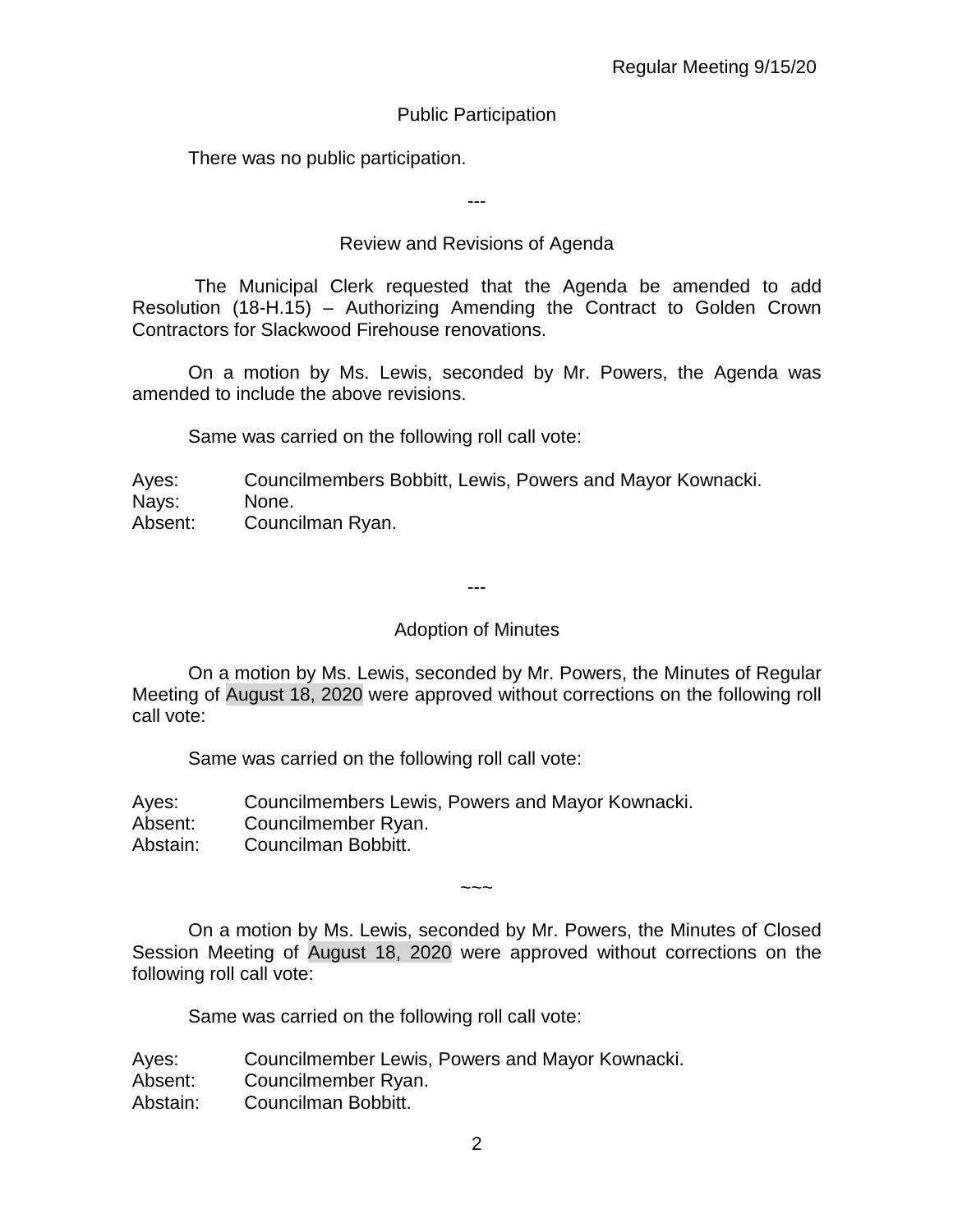---

### Awarding or Rejecting of Bids

There was no awarding and rejection of bid.

---

### Introduction of Ordinances

Mayor Kownacki read by title, an ordinance entitled, "AN ORDINANCE AMENDING CHAPTER 435 OF THE LAWRENCE TOWNSHIP ADMINISTRATIVE CODE ENTITLED 'MOTOR VEHICLES AND TRAFFIC' – Handicapped Parking."

Mr. Nerwinski advised that the Ordinance amends the Administrative Code entitled "Motor Vehicles and Traffic" to add a handicapped parking space in front of 133 Michigan Avenue.

The Ordinance No. 2366-20 was introduced and approved on the following roll call vote:

| <b>COUNCIL</b>        | <b>AYE</b> | <b>NAY</b> | <b>PRESENT</b> | <b>ABSENT</b> | <b>ABSTAIN</b> | <b>MOVE</b> | <b>SECOND</b> |
|-----------------------|------------|------------|----------------|---------------|----------------|-------------|---------------|
| <b>Mr. Bobbitt</b>    |            |            |                |               |                |             |               |
| Ms. Lewis             |            |            |                |               |                |             |               |
| <b>Mr. Powers</b>     |            |            |                |               |                |             | Λ             |
| Mr. Ryan              |            |            |                |               |                |             |               |
| <b>Mayor Kownacki</b> |            |            |                |               |                |             |               |

 $\sim\sim\sim$ 

Mayor Kownacki read by title, an ordinance entitled, "AN ORDINANCE AMENDING CHAPTER 156 'FEES' OF THE LAWRENCE TOWNSHIP ADMINISTRATIVE CODE."

Mr. Nerwinski advised that the Ordinance amends the Administrative Code to remove a duplicate fee, and remove the fee for well water sampling (a service no longer provided by the Township).

The Ordinance No. 2367-20 was introduced and approved on the following roll call vote:

| <b>COUNCIL</b>    | <b>AYE</b> | <b>NAY</b> | <b>PRESENT</b> | <b>ABSENT</b> | ABSTAIN | <b>MOVE</b> | <b>SECOND</b> |
|-------------------|------------|------------|----------------|---------------|---------|-------------|---------------|
| Mr. Bobbitt       | ,,         |            |                |               |         |             |               |
| <b>Ms. Lewis</b>  |            |            |                |               |         |             |               |
| <b>Mr. Powers</b> |            |            |                |               |         |             |               |
| Mr. Ryan          |            |            |                | ^             |         |             |               |
| Mayor Kownacki    |            |            |                |               |         |             |               |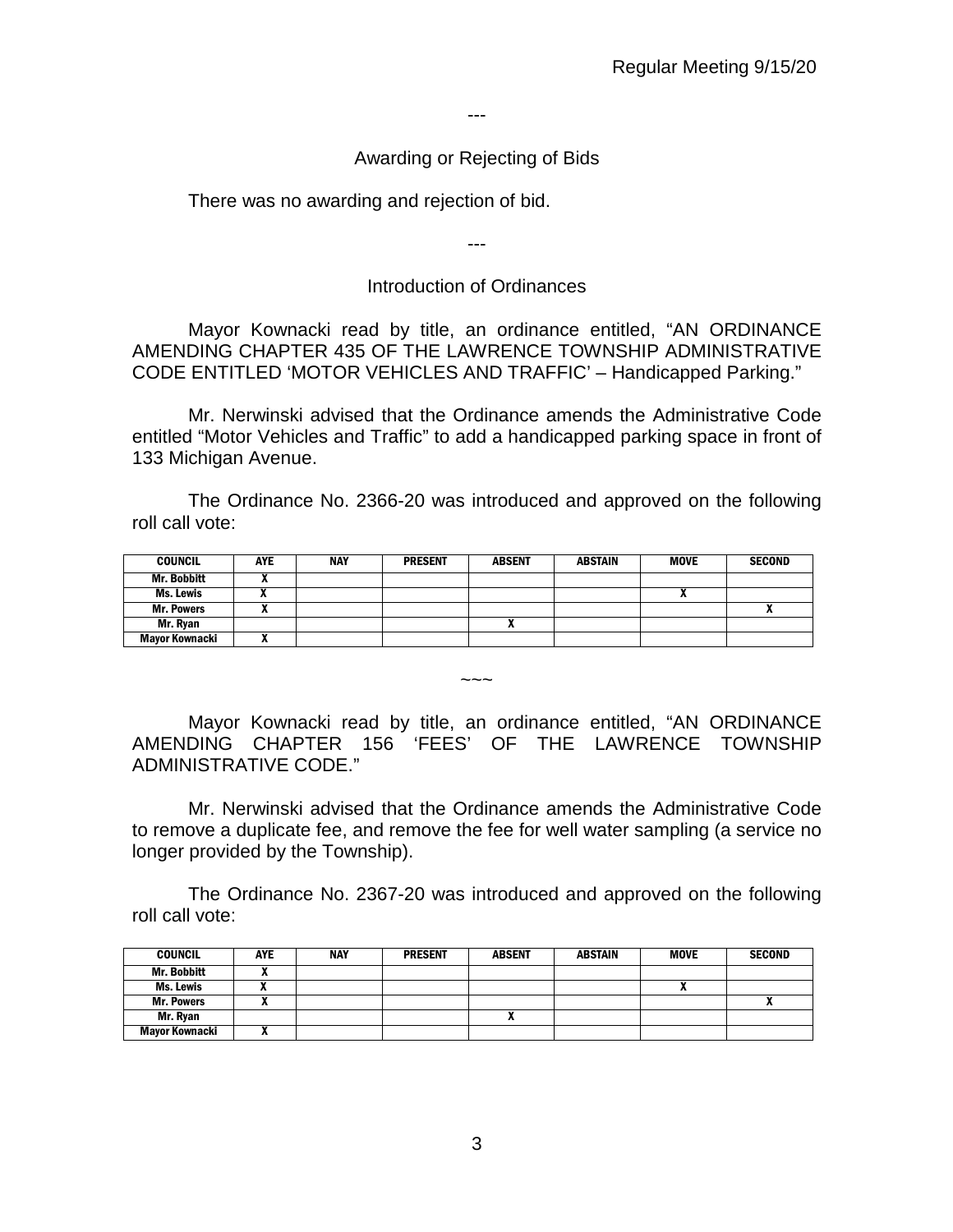Mayor Kownacki read by title, an ordinance entitled, "AN ORDINANCE AMENDING CHAPTER 435 OF THE LAWRENCE TOWNSHIP ADMINISTRATIVE CODE ENTITLED 'MOTOR VEHICLES AND TRAFFIC'

Mr. Nerwinski advised that the Ordinance amends the Administrative Code entitled "Motor Vehicles and Traffic" establishing a 35 mph speed limit on Business Route 1 in both directions from Brunswick Circle to Lake Drive.

Prior to formal introduction, Mayor Kownacki asked the 35 mph could be extended to Texas Avenue and was advised by Mr. Nerwinski that the Township does not have jurisdiction over that portion of Route 1, so all speed limit changes would have to be done by the State of New Jersey.

The Ordinance No. 2368-20 was introduced and approved on the following roll call vote:

| <b>COUNCIL</b>     | AYE | <b>NAY</b> | <b>PRESENT</b> | <b>ABSENT</b> | <b>ABSTAIN</b> | <b>MOVE</b> | <b>SECOND</b> |
|--------------------|-----|------------|----------------|---------------|----------------|-------------|---------------|
| <b>Mr. Bobbitt</b> |     |            |                |               |                |             |               |
| Ms. Lewis          |     |            |                |               |                |             |               |
| <b>Mr. Powers</b>  |     |            |                |               |                |             |               |
| Mr. Ryan           |     |            |                |               |                |             |               |
| Mayor Kownacki     |     |            |                |               |                |             |               |

Mayor Kownacki read by title, an ordinance entitled, "AN ORDINANCE AMENDING ORDINANCE NO. 2279-17 AMENDING THE CONSOLIDATED LICENSE, PERMIT AND FEE CHAPTER OF THE LAWRENCE TOWNSHIP ADMINISTRATIVE CODE"

 $\sim\sim\sim$ 

Mr. Nerwinski advised that the Ordinance amends Ordinance No 2279-17 under the consolidated license, permit, and fee chapter of the Lawrence Township Administrative Code to include fees for the electric vehicle charging stations.

The Ordinance No. 2369-20 was introduced and approved on the following roll call vote:

| <b>COUNCIL</b>        | <b>AYE</b> | <b>NAY</b> | <b>PRESENT</b> | <b>ABSENT</b> | ABSTAIN | <b>MOVE</b> | <b>SECOND</b> |
|-----------------------|------------|------------|----------------|---------------|---------|-------------|---------------|
| <b>Mr. Bobbitt</b>    |            |            |                |               |         |             |               |
| Ms. Lewis             |            |            |                |               |         |             |               |
| <b>Mr. Powers</b>     |            |            |                |               |         |             | ^             |
| Mr. Ryan              |            |            |                | "             |         |             |               |
| <b>Mayor Kownacki</b> |            |            |                |               |         |             |               |

Adoption of Ordinances

---

Mayor Kownacki read by title, an ordinance entitled, "AN ORDINANCE AMENDING CHAPTER 435 OF THE LAWRENCE TOWNSHIP ADMINISTRATIVE CODE ENTITLED 'MOTOR VEHICLES AND TRAFFIC' – Handicapped Parking."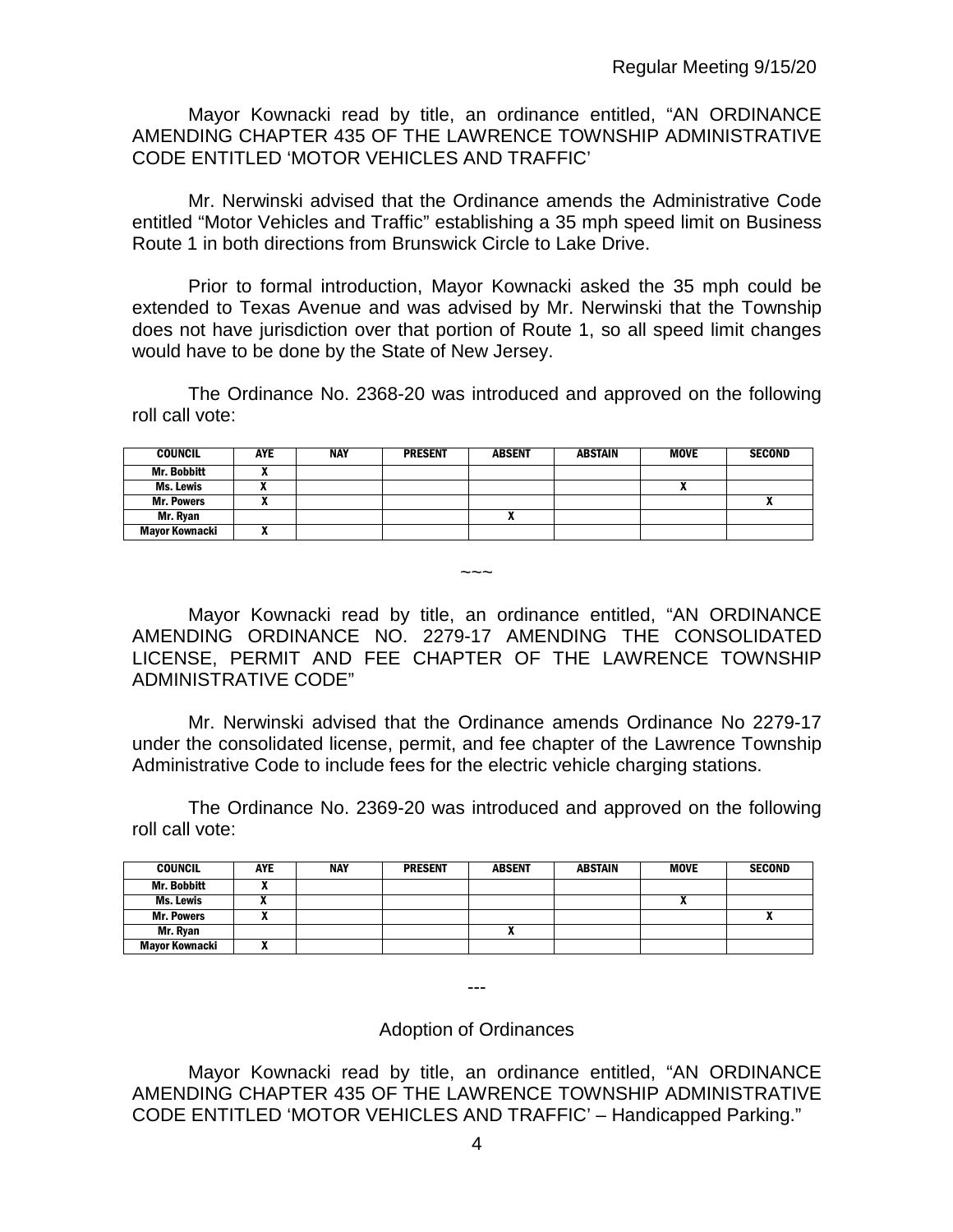### Ordinance No. 2365 -20

#### AN ORDINANCE AMENDING CHAPTER 435 OF THE LAWRENCE TOWNSHIP ADMINISTRATIVE CODE ENTITLED 'MOTOR VEHICLES AND TRAFFIC'

BE IT ORDAINED by the Township Council of the Township of Lawrence, County of Mercer, State of New Jersey, that Chapter 435 of The Lawrence Township Administrative Code entitled 'Motor Vehicles and Traffic' be and is hereby amended as follows:

Section 1. Article II – Stopping, Standing and Parking

Sec. 13-4 – Parking prohibited – At any time, except by vehicles bearing special identification for handicapped persons.

(5) Special Vehicle Parking (Handicapped)

Restricted parking spaces shall be established as set forth below and only those persons who are handicapped and who possess a special vehicle identification shall park in such designated parking space.

- a. 64 feet eastbound from the prolongated curb line of Brunswick Pike and Valley Forge Avenue (S/E corner) for a distance of 22 feet on Valley Forge Avenue on the south side of 1894 Brunswick Pike.
- **b.** 138 feet eastbound from the prolongated curb line of Brunswick Pike and Pear Street (N/E corner) for a distance of 22 feet in front of 766 Pear Street.
- c. 340 feet eastbound from the prolongated curb line of Rt. 206 (Lawrence Road) and Fairfield Avenue (S/E corner) for a distance of 22 feet in front of 81 Fairfield Avenue.
- d. 180 feet westbound from the prolongated curb line of Hopewell Avenue and Slack Avenue (S/W corner) for a distance of 22 feet in front of 115 Slack Avenue.
- e. 263 feet eastbound from the prolongated curb line of Princeton Avenue and Myrtle Avenue (S/E corner) for a distance of 22 feet, in front of 57 Myrtle Avenue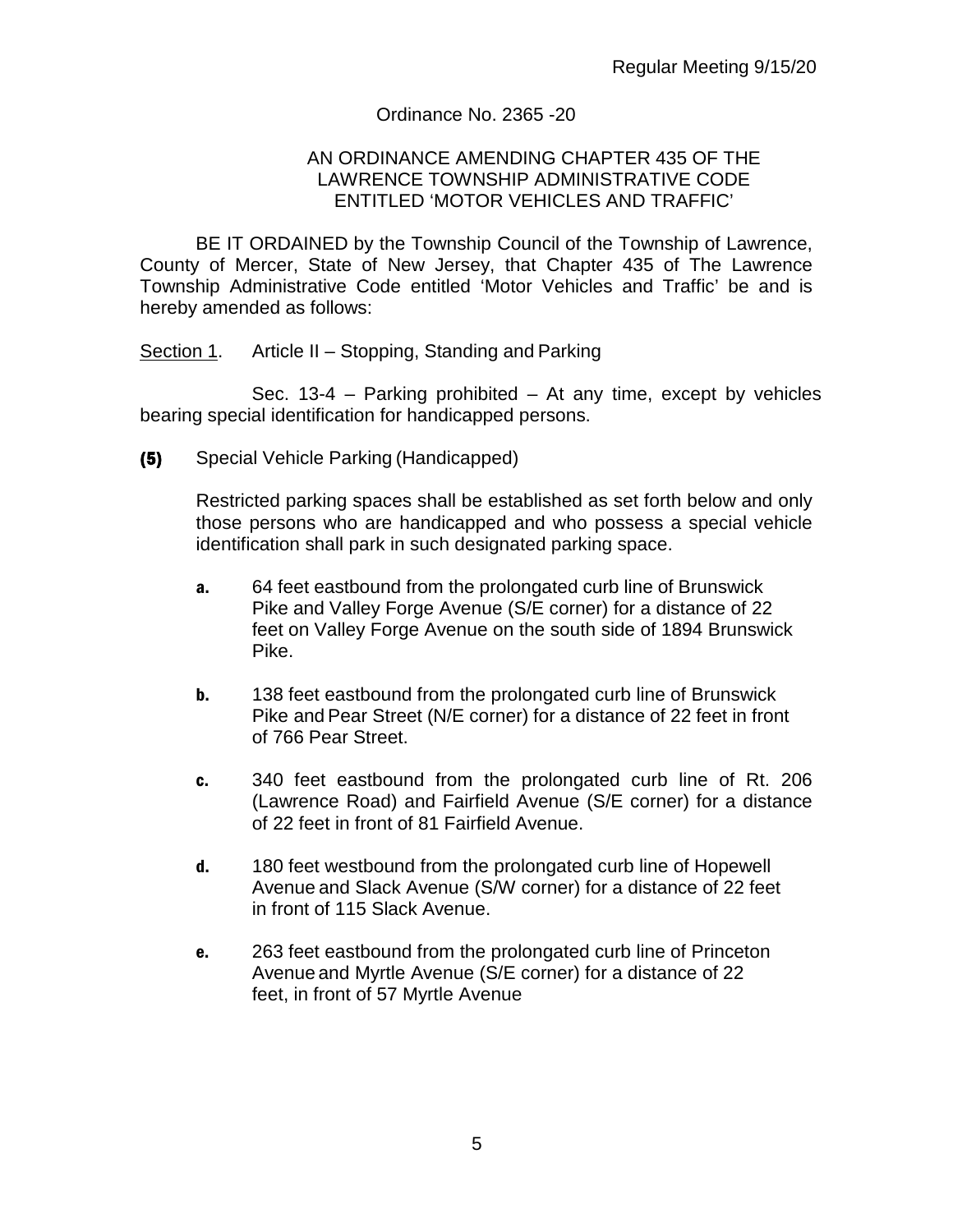- f. 204 feet westbound from the prolongated curb line of Ohio Avenue and Puritan Avenue (N/W corner) for a distance of 22 feet in front of 716 Puritan Avenue.
- g. 324 feet eastbound from the prolongated curb line of Princeton Avenue and Myrtle Avenue (S/E corner) for a distance of 22 feet in front of 51 Myrtle Avenue.
- h. 141 feet eastbound from the prolongated curb line of Slack Avenue and Princeton Pike (S/E corner) for a distance of 22 feet, in front of 143 Slack Avenue.
- i. 99 feet northbound from the prolongated curb line of Pine Street and Brunswick Avenue, for a distance of 22 feet, in front of 1117 Brunswick Avenue.
- j. 518 feet westbound from the prolongated curb line of Brunswick Avenue and Lanning Avenue (N/W corner) for a distance of of 22 feet, in front of 944 Lanning Avenue.
- k. 70 feet westbound from the prolonged curb line of Brunswick Avenue and Lanning Avenue (S/E corner) for a distance of 22 feet on the side of 1279 Brunswick Avenue.
- l. 56 feet southbound from the prolongated curb line of Greenfield Avenue and Rubert Street (S/W corner) for a distance of 22 feet on the side of 49 Greenfield Avenue.
- m. 268 feet eastbound from the prolongated curb line of Princeton Avenue and Lanning Avenue (S/E corner) for a distance of 22 feet in front of 961 Lanning Avenue.
- n. 191 feet eastbound from the prolongated curb line of Brunswick Pike and Puritan Ave (N/E corner) for a distance of 22 feet in front of 758 Puritan Avenue.
- o. 188 feet eastbound from the prolongated curb line of Brunswick Pike and Puritan (S/E corner) for a distance of 22 feet in front of 759 Puritan Avenue.
- p. 219 feet eastbound from the prolongated curb line of Princeton Avenue and Lanning Avenue (N/E corner) for a distance of 22 feet in front of 968 Lanning Avenue.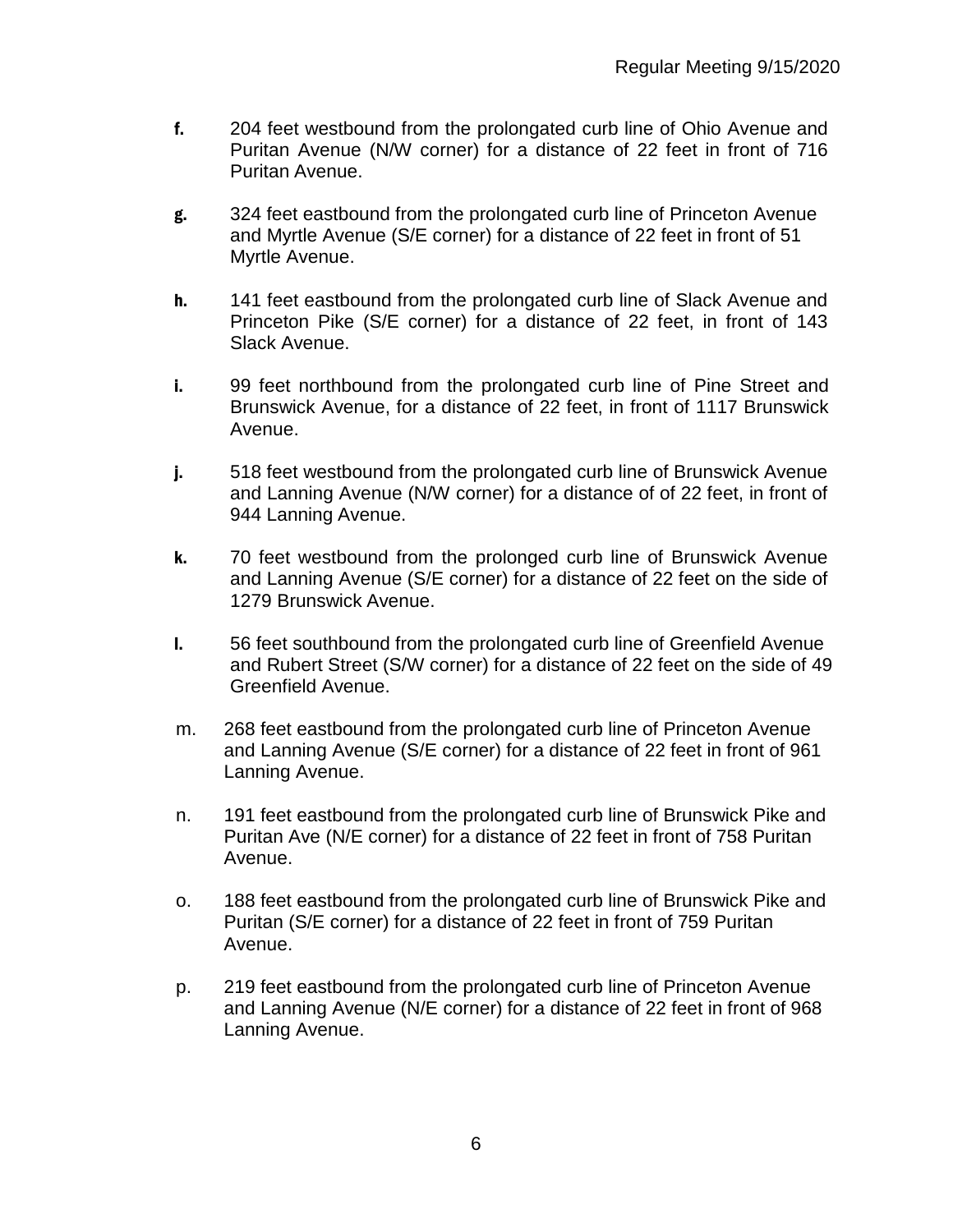- Section 2. This ordinance supercedes all previous ordinances that relate to the designation of handicapped parking on streets and roadways within the Township of Lawrence.
- Section 3. Severability.

If any provisions of this ordinance shall be adjudged invalid, such adjudication shall not affect the validity of the remaining provisions, which shall be deemed severable therefrom.

Section 4. Repealer.

All ordinances or parts of same inconsistent with any provisions of this ordinance are hereby repealed to the extent of such inconsistency.

Section 5. Effective Date.

This ordinance shall become effective twenty (20) days following the adoption thereof in accordance with law.

Additions Underlined Deletions in brackets { }

Adopted: September 15, 2020

The Ordinance was adopted after the public hearing thereon, on the following roll call vote:

| <b>COUNCIL</b>     | <b>AYE</b>                | <b>NAY</b> | <b>PRESENT</b> | <b>ABSENT</b> | <b>ABSTAIN</b> | <b>MOVE</b> | <b>SECOND</b> |
|--------------------|---------------------------|------------|----------------|---------------|----------------|-------------|---------------|
| <b>Mr. Bobbitt</b> | ~                         |            |                |               |                |             |               |
| Ms. Lewis          |                           |            |                |               |                |             |               |
| <b>Mr. Powers</b>  |                           |            |                |               |                |             | "             |
| Mr. Ryan           |                           |            |                | ^             |                |             |               |
| Mayor Kownacki     | $\boldsymbol{\mathsf{r}}$ |            |                |               |                |             |               |

---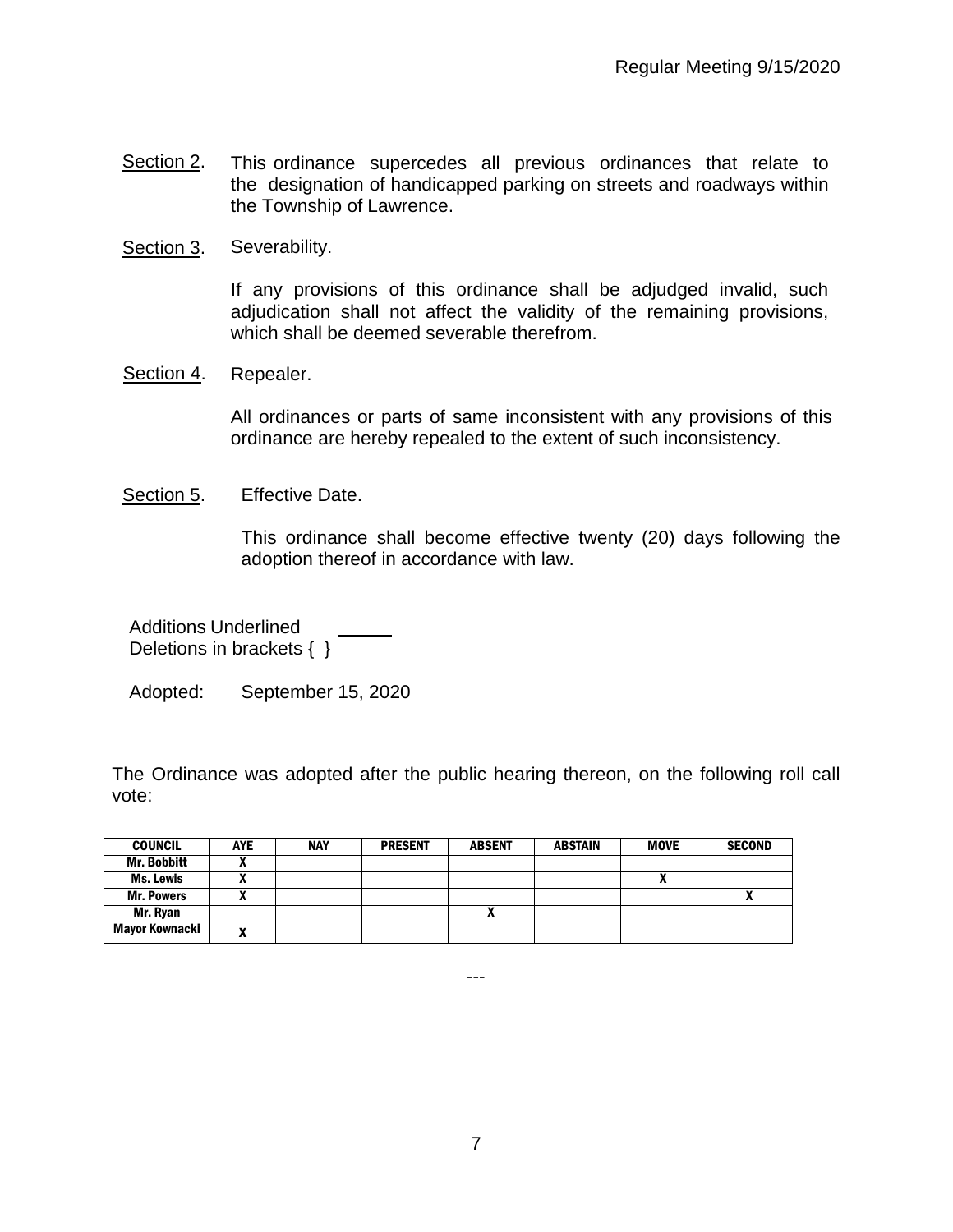### **Manager's Report –**

Mr. Nerwinski submitted invoice listings for the month of September 2020.

Mr. Nerwinski reported that that preparation of the 2021 Municipal Budget is underway and due to the pandemic the Budget is being carefully crafted around the loss of revenue as well as anticipated loss of revenue while attempting to reduce the financial impact to the residents as much as possible.

---

## **Attorney's Report –**

Mr. Roskos reported that they have propounded Discovery in the Trenton Water Works case and they are seeking to understand the TWW financial situation as well as its current staffing. The Show Cause ordered by the Department of Environmental Protection is taking place Thursday morning (September 17<sup>th</sup>) and the City of Trenton has filed opposition stating that it has proceeded diligently; but, the State has responded and clearly indicated that they need a Court Order to hold the City's feet to the fire so the City does what they promise to do which dates as far back as two years ago and is still not done.

---

---

### **Clerk's Report –**

There was no Clerk's report.

### **Unfinished Business –**

There was no unfinished business.

---

### **New Business –**

There was no new business.

---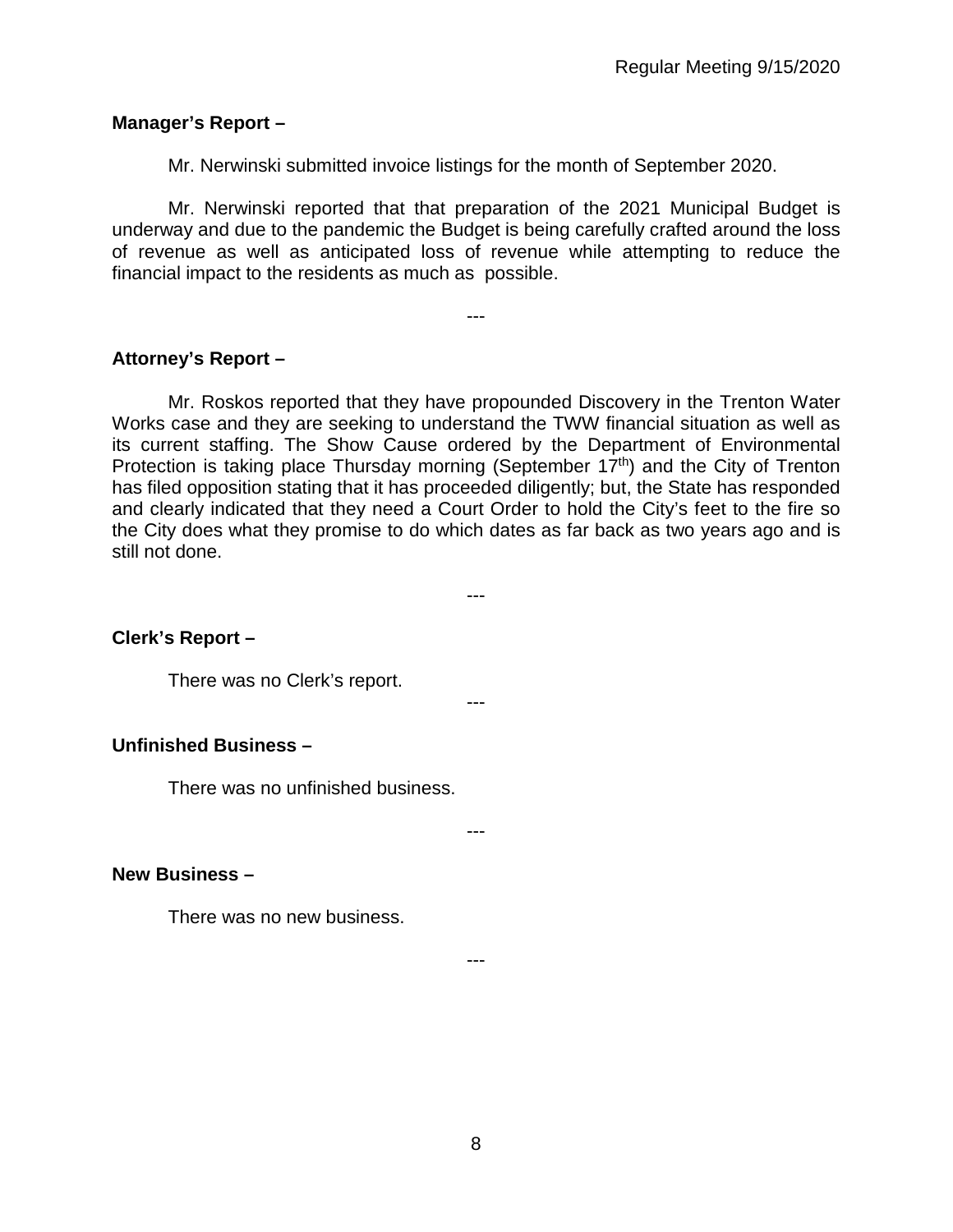## **Public Participation (3-minute limitation per speaker)** –

Mr. Paul Larson reported that Saturday, September  $26<sup>th</sup>$ , in front of Town Hall is the dedication for the 100<sup>th</sup> Anniversary of the World War I Monument that currently stands in from of the Municipal Building.

# Resolutions

---

Resolution Nos. 260-20 (18-A.1) through 285-20 (18-H.15) with the exception of Resolution 271-20 was approved by the following roll call vote:

| <b>COUNCIL</b>     | <b>AYE</b> | <b>NAY</b> | <b>PRESENT</b> | <b>ABSENT</b> | <b>ABSTAIN</b> | <b>MOVE</b> | <b>SECOND</b> |
|--------------------|------------|------------|----------------|---------------|----------------|-------------|---------------|
| <b>Mr. Bobbitt</b> |            |            |                |               |                |             |               |
| Ms. Lewis          |            |            |                |               |                | "           |               |
| <b>Mr. Powers</b>  |            |            |                |               |                |             |               |
| Mr. Rvan           |            |            |                | $\mathbf{r}$  |                |             |               |
| Mayor Kownacki     |            |            |                |               |                |             |               |

Cited Resolutions are spread in their entirety in the Resolution Books of the Township of Lawrence.

 $\sim\sim\sim$ 

Resolution No. 271-20 (18-H.8)) was approved by the following roll call vote:

| <b>COUNCIL</b>     | <b>AYE</b> | <b>NAY</b> | <b>PRESENT</b> | <b>ABSENT</b> | <b>ABSTAIN</b> | <b>MOVE</b> | <b>SECOND</b> |
|--------------------|------------|------------|----------------|---------------|----------------|-------------|---------------|
| <b>Mr. Bobbitt</b> |            |            |                |               |                |             |               |
| Ms. Lewis          |            |            |                |               |                |             |               |
| <b>Mr. Powers</b>  |            |            |                |               |                |             | -             |
| Mr. Ryan           |            |            |                |               |                |             |               |
| Mayor Kownacki     | ,,,        |            |                |               |                |             |               |

Cited Resolution is spread in its entirety in the Resolution Books of the Township of Lawrence.

---

### **Council Initiatives/Liaison Reports –**

Mayor Kownacki thanked everyone who showed up for the 911 Ceremony and indicated that he called the Municipal Manager on Tuesday morning and in that short time they were able to gather enough people to pull together the ceremony and next year is the 20<sup>th</sup> Anniversary and they are looking to do bigger and better things. He again thanked the Municipal Manager and everyone for their attendance.